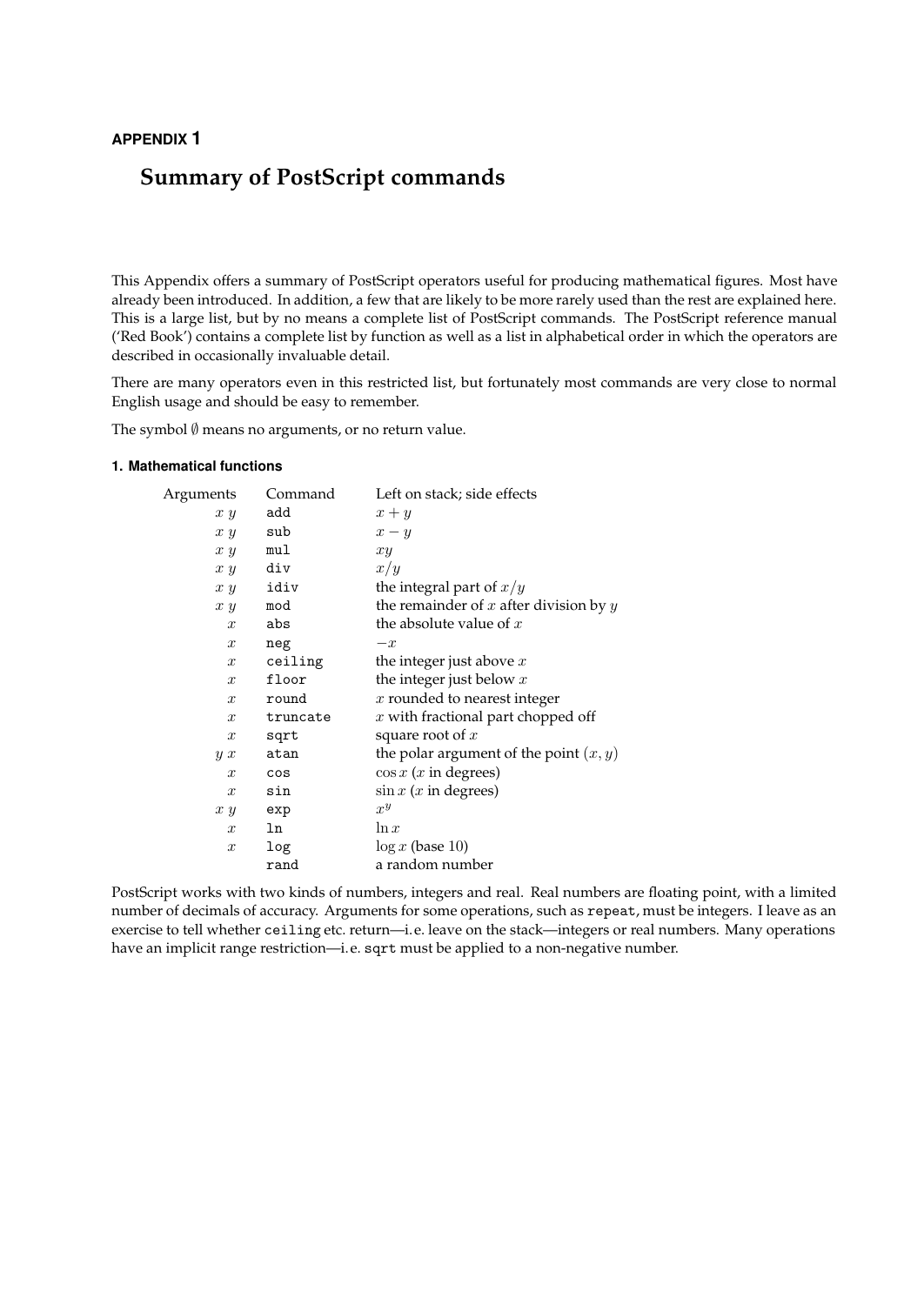#### 2. Stack operations

| $\boldsymbol{x}$         | pop  | N                                       |
|--------------------------|------|-----------------------------------------|
| x y                      | exch | y x                                     |
| $\boldsymbol{x}$         | dup  | x x                                     |
| $x_{n-1} \ldots x_0$ n i | roll | $x_{i-1} \ldots x_0 x_{n-1} \ldots x_i$ |

This rolls the top n elements on the stack around by a shift up of  $i$  elements. For example, if the stack holds 1 2 3 4 5 (from the bottom up) then 5 2 roll changes it to 4 5 1 2 3. It is more efficient if more complicated to do stack operations than access them by variable names, although the extra efficiency is often not worth the inconvenience of having to keep track of what's what on the stack.

 $x_{n-1} \ldots x_0 \; n \qquad \text{copy} \qquad x_{n-1} \ldots x_0 \; x_{n-1} \ldots x_0$ 

A good trick for debugging is to combine copy and roll to view in a terminal window the top  $n$  items on the stack. The best way to do this (where  $n = 3$ ):

3 copy [ 4 1 roll ] ==

 $x_i \dots x_0$  i index  $x_i$  $x_i \ldots x_0 x_i$ 

3. Arrays

|                |        | begins an array                  |
|----------------|--------|----------------------------------|
|                |        | closes an array                  |
| an array $a$   | length | number of items in the array $a$ |
| a <sub>i</sub> | get    | $a_i$                            |
| a i x          | put    |                                  |

Sets the *i*-th entry of a equal to x. The way to remember the order of the arguments here is to think of this as formally equivalent to  $a[i]$  x def.

> $a i j$  getinterval  $a_i \ldots a_j$  $n$  array an empty array of length  $n$  with null entries

The null item in PostScript is like nothing . . . else.

a aload  $a_0 \dots a_{\ell-1}$  a ( $\ell$  is the length of a)

This essentially just unpacks  $a$  onto the stack, but also puts  $a$  itself on top. If you want just to unpack  $a$ , use the pair aload pop.

An array in PostScript is what in other languages is called a **pointer**, which is to say it is stored in PostScript as an address in the machine where the items in the array are stored. The practical importance of this is that if  $a$  is an array then the sequence a dup doesn't make a new copy of the data stored by  $\alpha$ , but only a copy of the address where the data is stored. The sequence

a [ exch aload pop ]

will make a new array with the same data as  $a$ .

#### 4. Dictionaries

| name item      | def   | makes an entry in the current dictionary           |
|----------------|-------|----------------------------------------------------|
| $n_{\rm c}$    | dict  | puts a dictionary of $n$ null entries on the stack |
| dictionary $d$ | begin | opens $d$ for use                                  |
|                | end   | closes the last dictionary opened                  |

Dictionaries in PostScript keep track of variable names and their current values. There may be several dictionaries in use at any moment; they are stored on a stack (the dictionary stack) and searched from the top down. The command begin puts a dictionary on this stack and end pops it off. So begin and end should be nested pairs.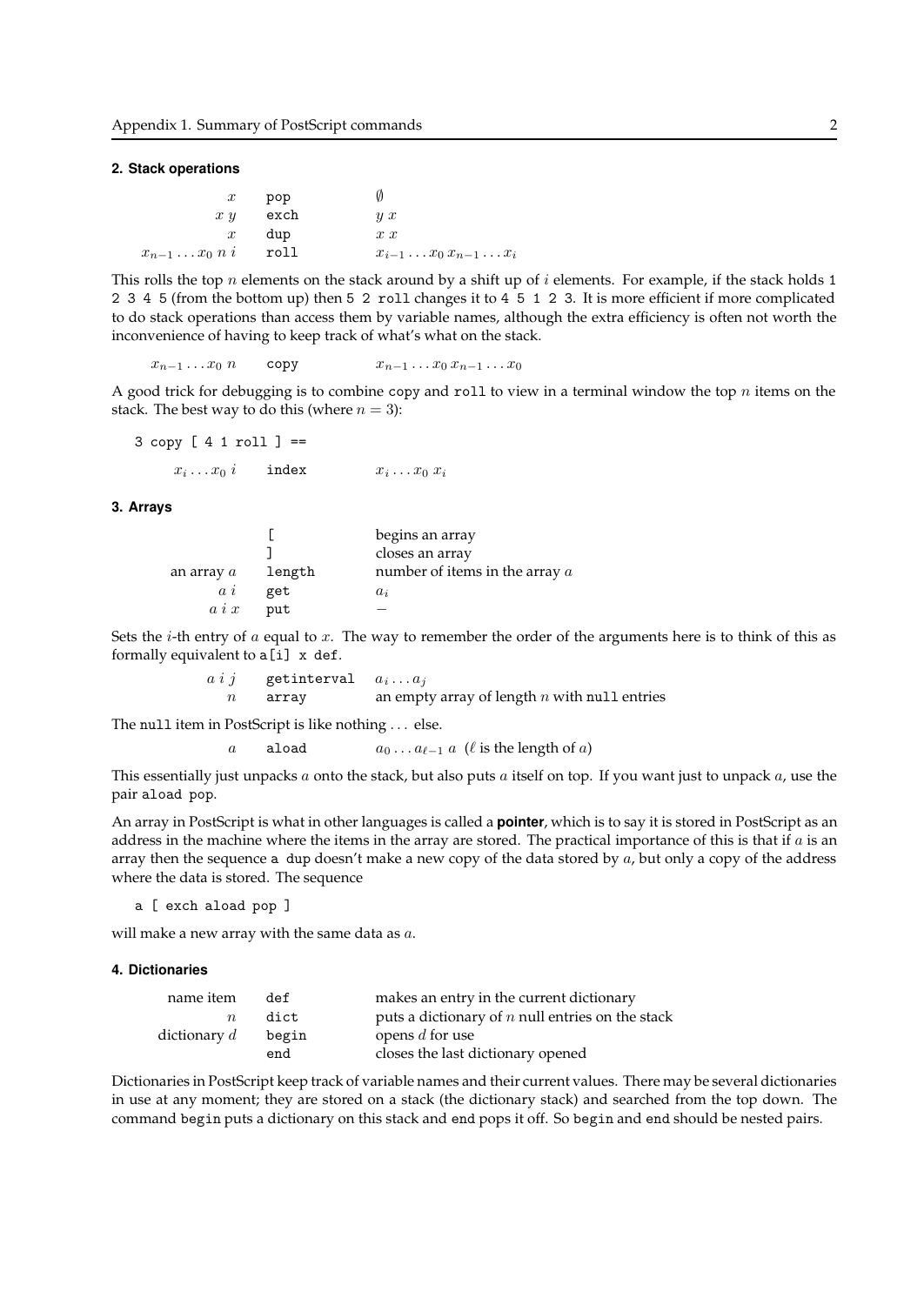something bind used before def to construct a procedure immediately

Normally, when defining a procedure, the names occurring in it are left as strings, without attempting to look up their values when the definition is made. These names are looked up when the procedure is called. But when bind is used, the names that do occur in dictionaries are evaluated immediately.

# 5. Conditionals

The first few return 'boolean' constants true or false. A few others have boolean values as arguments.

|                         | false  | false                  | (boolean constant)                                                |  |
|-------------------------|--------|------------------------|-------------------------------------------------------------------|--|
|                         | true   | true                   | (boolean constant)                                                |  |
| x y                     | eq     | $x=y$ ?                |                                                                   |  |
| x y                     | ne     | $x \neq y$ ?           |                                                                   |  |
| x y                     | ge     | $x \geq y$ ?           |                                                                   |  |
| x y                     | gt     | $x > y$ ?              |                                                                   |  |
| x y                     | le     | $x \leq y$ ?           |                                                                   |  |
| x y                     | lt     | $x < y$ ?              |                                                                   |  |
| s t                     | and    | s and t are both true? |                                                                   |  |
| s t                     | or     |                        | at least one of s and t is true?                                  |  |
| S                       | not    | s is not true?         |                                                                   |  |
| $s\{\ldots\}$           | if     |                        | executes the procedure if $s$ is true                             |  |
| $s\{\ldots\}\{\ldots\}$ | ifelse |                        | executes the first procedure if $s$ is true, otherwise the second |  |
|                         |        |                        |                                                                   |  |

#### 6. Loops

|  | $i \; h \; f \; \{\ldots\}$ |  | for | steps through the loop from $i$ to $f$ , incrementing by $h$ |  |  |
|--|-----------------------------|--|-----|--------------------------------------------------------------|--|--|
|--|-----------------------------|--|-----|--------------------------------------------------------------|--|--|

The tricky part of this is that at the start of each loop it leaves the loop variables  $i$ ,  $i + h$ ,  $i + 2h$  on the stack. It is safest to use this only with integer loop variables.

| $n\{\ldots\}$             | repeat     | executes the procedure $n$ times                                      |
|---------------------------|------------|-----------------------------------------------------------------------|
| $\{ \ldots \}$            | loop       | executes the procedure until exit is called from within the procedure |
|                           | exit       | exits the loop it is contained in                                     |
| Ø                         | auit       | stops everything                                                      |
| $a\{\ldots\}$             | forall     | loops through the elements of $a$ , leaving each in turn on the stack |
| $\{.\} \{.\} \{.\} \{.\}$ | pathforall | loops through the current path (see below)                            |

The four arguments to pathforall are procedures to be called in the course of looking at the current path. This is a tricky command, but it can produce spectacular effects. A path is a special kind of array. Each element in it is one of the four commands x y moveto, x y lineto, x[1] y[1] x[2] y[2] x[3] y[3] curveto, closepath. The data are expressed in device coordinates. The command pathforall loops through the elements of the current path, pushing its arguments on the stack and then executing the corresponding procedure. For example, the following segment displays the current path.

 $\{ [ 3 1$  roll (moveto) ] ==  $\}$ { [ 3 1 roll (lineto) ] == }  ${ [ 7 1 roll (curveto) ] =}$  ${ [ (closepath) ] == }$ pathforall

The values of the coordinates are in the current user coordinates.

# 7. Conversions

| $x\ s$ | cvs | an initial substring of the string $s$ expressing $x$ |
|--------|-----|-------------------------------------------------------|
|        | cvi | <i>x</i> converted to integer                         |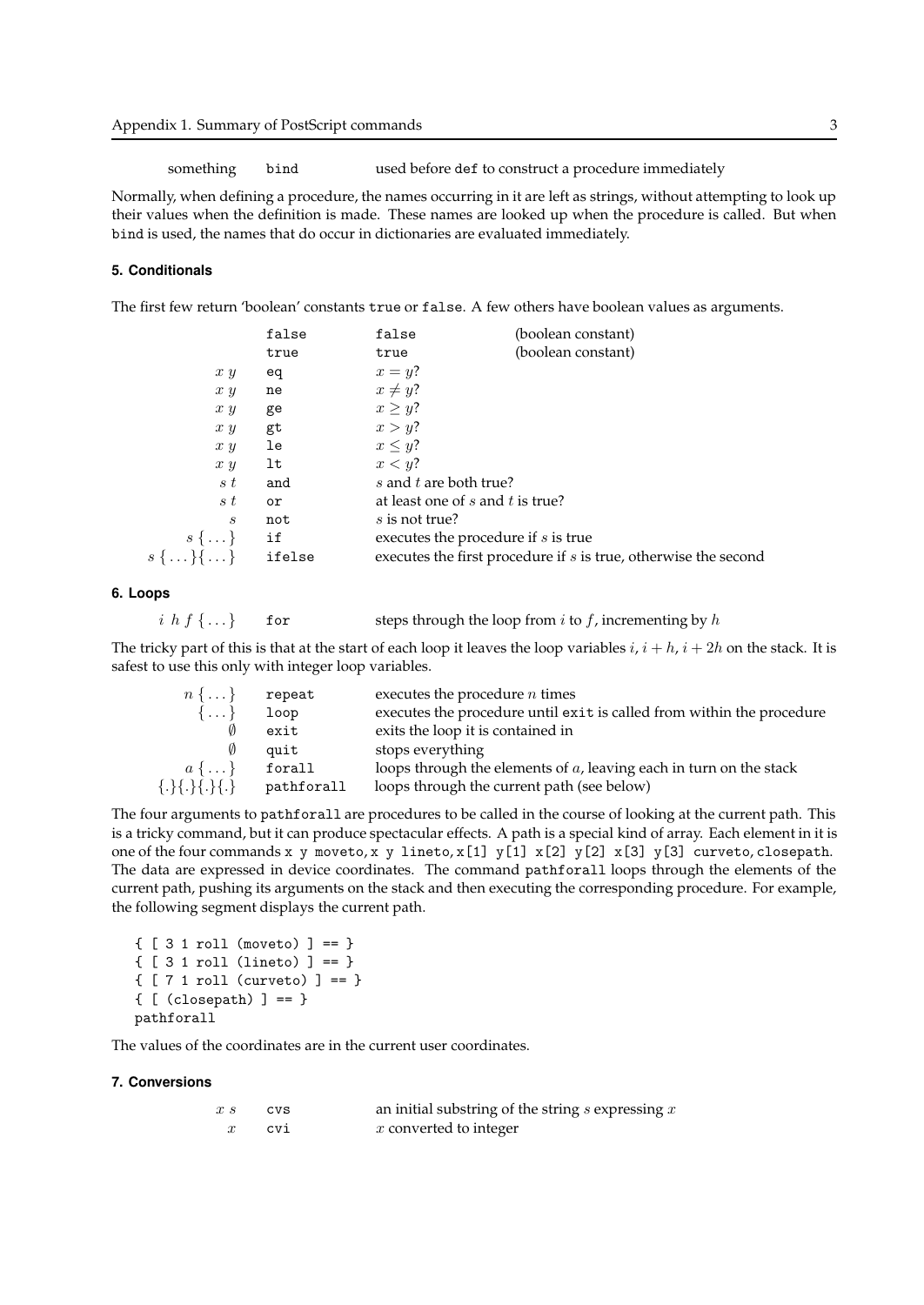#### 8. File handling and miscellaneous

| run      | executes the file s                                  |
|----------|------------------------------------------------------|
| showpage | changes a page                                       |
| exec     | executes a procedure                                 |
| load     | loads the value associated to the name               |
| save     | puts a copy of the entire current state on the stack |
| restore  | restores the state on the stack                      |
|          |                                                      |

Thus

```
save /SavedState exch def
...
SavedState restore
```
will save and restore a snapshot of a state.

type tells what type the object at the top of the stack is

It pops that object from the stack, so you will likely want to use dup and type together. This is one of the more complicated PostScript operators. First of all, what it returns is one of the following names

| arraytype    | an array                     |
|--------------|------------------------------|
| booleantype  | a boolean like true or false |
| dicttype     | a dictionary                 |
| fonttype     | a font                       |
| integertype  | an integer like 1            |
| marktype     | аΓ                           |
| nametype     | a name like /x               |
| nulltype     | a null object                |
| operatortype | an operator like add         |
| realtype     | a real number like 3.14159   |
| stringtype   | a string like (x)            |

or possibly one of a few types I haven't introduced.

Second, what it returns is an executable object, which means if you apply to it the exec operator it will execute whatever has been defined by you to be associated to that name. Thus after

```
/arraytype \{ dup length = == \} def
/integertype { = } def
```
the sequence dup type exec will display and pop the object at the top of the stack if it is an integer, display and pop it and its length if it is an array, and give you an undefined error otherwise. This allows you to have a procedure do different things, depending on what kind of arguments you are passing to it. The PostScript operator transform behaves like this, for example, detecting whether the top of the stack contains a matrix or a number.

# 9. Display

|                  |      | pops $x$ from the stack and displays it on the terminal |
|------------------|------|---------------------------------------------------------|
| $\boldsymbol{x}$ | $==$ | almost the same as $=$                                  |

The most important difference between the two is that the operator == displays the contents of arrays, while = does not. One curious difference is how they handle strings. Thus  $(x)$  = displays x in the terminal window while  $(x)$  == displays  $(x)$ . In particular, it is useful when using terminal output for debugging to know that () = produces an empty line.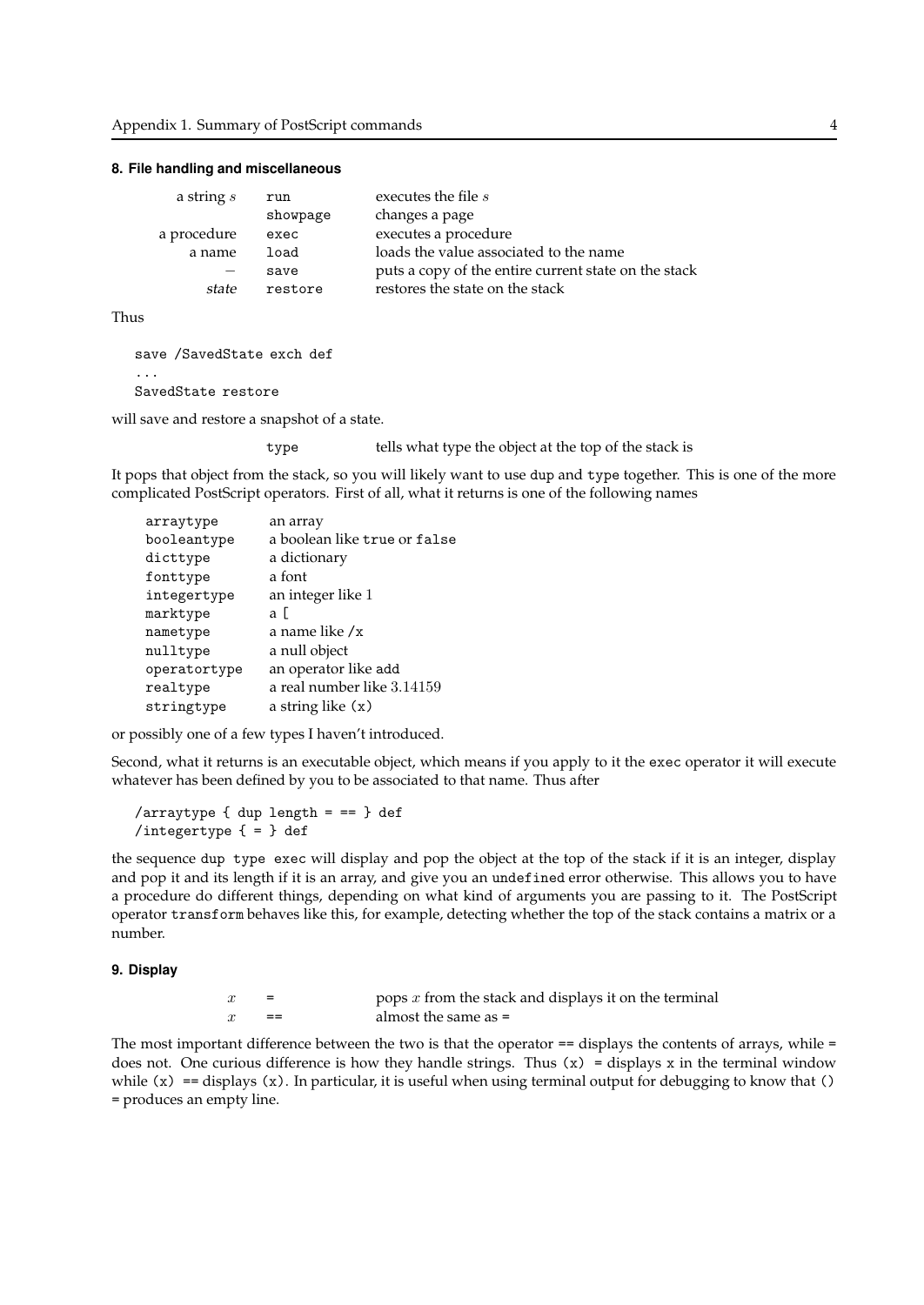| $\cdot$ $\cdot$ $\cdot$ | stack  | displays the whole stack (but not arrays), not changing it |
|-------------------------|--------|------------------------------------------------------------|
| $\cdots$                | pstack | same as stack. but also displays arrays                    |
| string s                | print  | prints a string; has better format control than the others |

The difference between = and == is that == will display arrays and = will not. Sometimes this is a good thing, and sometimes not; sometimes arrays will be huge and displaying them will fill up your screen with garbage. The difference between stack and pstack is the same.

As for print, it is a much fancier way to display items—more difficult to use, but with output under better control. For example

```
(x = ) print
x ( ) cvs print
(\n) print
```
will display " $x =$  " plus the current value of x on a single line. What's tricky is that print displays only strings, so everything has to be converted to one first. That's what cvs does. The  $(\nabla)$  is a string made up of a single carriage return, because otherwise print doesn't put one in.

Implicitly the value of  $x$  here is converted to a string.

#### 10. Graphics state

| Ø | gsave    | saves the current graphics state, installs a new copy of it |
|---|----------|-------------------------------------------------------------|
| Ø | grestore | brings back the last graphics state saved                   |

The graphics state holds data such as the current path, current line width, current point, current colour, current font, etc. These data are held on the **graphics stack**, and gsave and grestore put stuff on this stack and then remove it. They should always occur in nested pairs. All changes to the graphics state have no effect outside a pair. It is a good idea to encapsulate inside a gsave ... grestore pair all fragments of a PostScript program that change the graphics state to draw something, unless you really want a long-lasting change.

stack:operator:5 We have seen three stacks used by a PostScript interpreter—the operator stack which is used for calculations, state continuity that dictionary stack which controls access to variable names, and the graphics stack. There is one other stack, stack:execution:5 the execution stack, which is used to keep track of what procedures are currently running, but the user has little explicit control over it, and it is not important to know about it.

| $\boldsymbol{x}$       | setlinewidth     | sets current linewidth to $x$ (in current units) |
|------------------------|------------------|--------------------------------------------------|
|                        | currentlinewidth | the current linewidth in current units           |
| $\boldsymbol{x}$       | setlinecap       | determines how lines are capped                  |
| $\boldsymbol{x}$       | setlinejoin      | determines how lines are joined                  |
| $\left[\ldots\right]x$ | setdash          | sets current dash pattern                        |

For example [3 2] 1 setdash makes it a sequence of dashes 3 units long and blanks 2 units long each, with an offset of 1 unit at the beginning.

Experimentation with setdash can be interesting. The initial array specifying the on/off pattern can be long and complicated, and itself produced by a program. Go figure.

> $g$  setgray sets current colour to a shade of grey  $r g b$  setrgbcolor sets current colour

In both of these, the arguments should be in the range  $[0, 1]$ .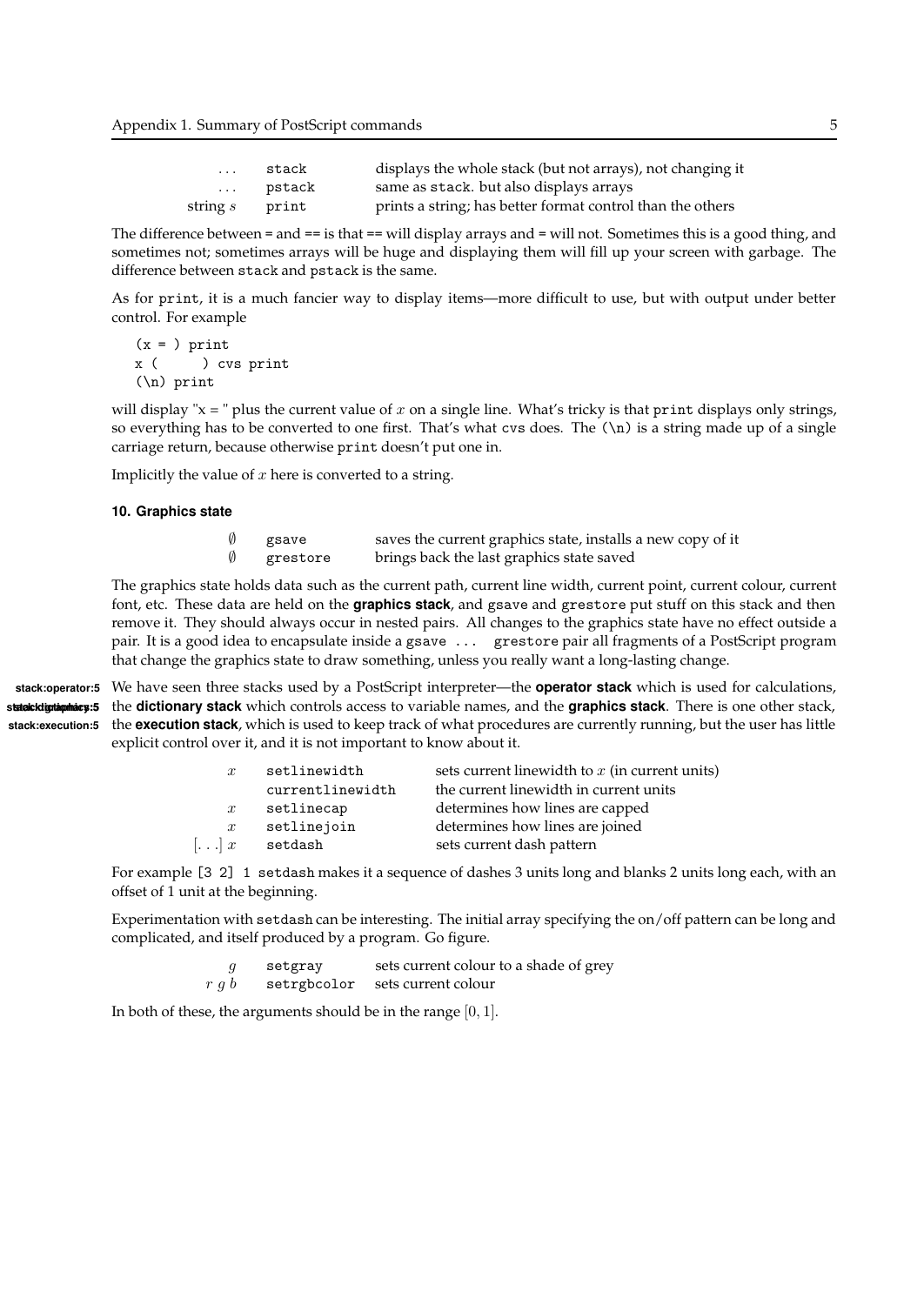# 11. Coordinates

Here, a matrix is an array of 6 numbers. The CTM is the Current Transformation Matrix.

| Ø              | matrix        | puts a matrix on the stack                            |
|----------------|---------------|-------------------------------------------------------|
| matrix $m$     | defaultmatrix | fills $m$ with the default TM, leaves it on the stack |
| m              | currentmatrix | fills the matrix with the current CTM, leaves it      |
| x y            | translate     | translates the origin by $[x, y]$                     |
| a b            | scale         | scales x by a, y by b                                 |
| $\overline{A}$ | rotate        | rotates by Ac degrees                                 |
| m              | concat        | multiplies the CTM by $m$                             |
| m              | setmatrix     | sets the current CTM to $m$                           |
|                | identmatrix   | the identity matrix                                   |
| x y            | transform     | $x'$ y', transform of $x$ y by the CTM                |
| x y m          | transform     | $x'$ y', transform of x y by m                        |
| x y            | itransform    | $x'$ y', transform of $x$ y by the inverse of the CTM |
| $x\ y\ m$      | itransform    | $x'$ y', transform of x y by the inverse of m         |

idtransform:6 There are also operators dtransform and idtransform that apply just the linear component of the matrices (to get relative position).

 $m_1$   $m_2$  invertmatrix  $m_2$  (the matrix  $m_2$  is filled by the inverse of  $m_1$ 

### 12. Drawing

| Ø | newpath | starts a new path, deleting the old one                       |
|---|---------|---------------------------------------------------------------|
| Ø |         | current point the current point $x$ $y$ in device coordinates |

In order for there to be a current point, a current path must have been started. Every path must begin with a moveto, so an error message complaining that there is no current point probably means you forgot a moveto.

| x y       | moveto  | begins a new piece of the current path                          |
|-----------|---------|-----------------------------------------------------------------|
| x y       | lineto  | adds a line to the current path                                 |
| $dx\,dy$  | rmoveto | relative move                                                   |
| dx dy     | rlineto | relative line                                                   |
| x y r a b | arc     | adds an arc from angle a to angle b, centre $(x, y)$ , radius r |
| x y r a b | arcn    | negative direction                                              |
|           |         |                                                                 |

The operators arc and arcn are a bit complicated. If there is no current path under construction, it starts off at the first angle and makes the arc to the second. If there is a current path already it adds to it a line from where it ends to the beginning of the arc, before it adds the arc to the current path.

| $x_1 y_1 x_2 y_2 x_3 y_3$ curveto        | adds a Bezier curve to the current path                    |
|------------------------------------------|------------------------------------------------------------|
| $dx_1 dy_1 dx_2 dy_2 dx_3 dy_3$ rcurveto | coordinates relative to the current point                  |
| closepath                                | closes up the current path back to the last point moved to |
| stroke                                   | draws the current path                                     |
| fill                                     | fills the outline made by the current path                 |
| clip                                     | clips drawing to the region outlined by the current path   |
| pathbbox                                 | $x_{\ell} y_{\ell} x_u y_u$                                |
|                                          |                                                            |

This returns four numbers llx lly urx ury on the stack which specify the lower left and upper right corners of a rectangle just containing the current path.

|                             | strokepath | replaces the current path by its outline |
|-----------------------------|------------|------------------------------------------|
| a special dictionary shfill |            | used for gradient fill                   |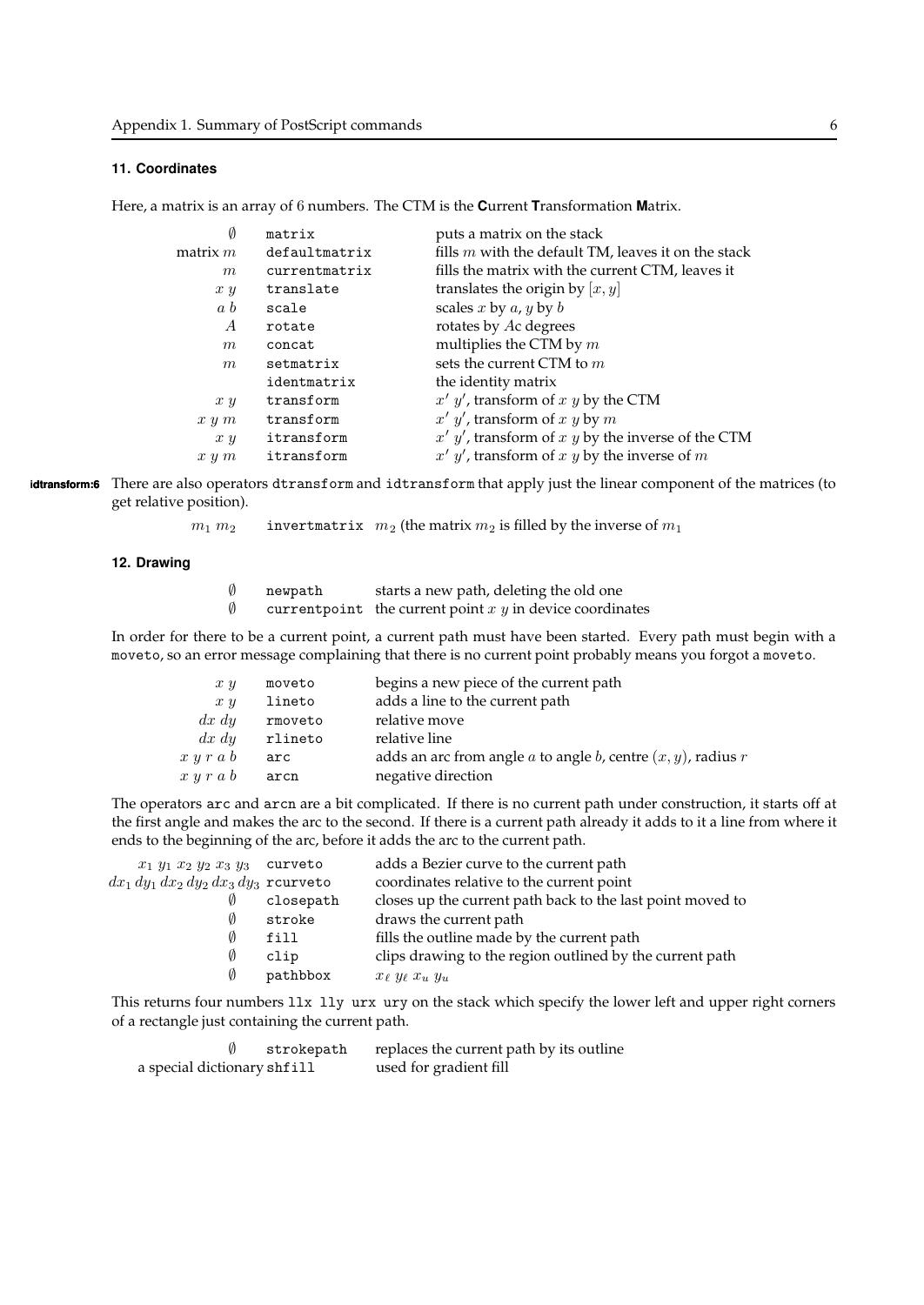# 13. Displaying text

| font name | findfont  | puts the font on the stack                                             |
|-----------|-----------|------------------------------------------------------------------------|
| font s    | scalefont | sets the size of the font (in current units), & leaves it on the stack |
| font      | setfont   | sets that font to be the current font                                  |

So that

```
/Helvetica-Bold findfont
12 scalefont
setfont
```
sets the current font equal to Helvetica-Bold at approximate height 12 units.

string  $s$  show displays  $s$ 

The string is placed at the current point, and moves that current point to the end of the string. Usually it is prefaced by a moveto. There must also be a current font set.

string s stringwidth  $w_x w_y$ , the shift caused by showing s

I.e. displaying a string moves the current point. This returns the shift in that point.

string  $s$  boolean  $t$  charpath the path this string would make if displayed.

Use true for filling or clipping the path, false for stroking it. In some circumstances these will produce somewhat different results, and in particular the path produced by true might not be what you want to see stroked.

## 14. Errors

When a program encounters an error it displays a key word describing the type of error it has met. Here are some of the more likely ones, roughly in the order of frequency, along with some typical situations that will cause them.

| undefined  | A word has been used that is undefined. Often a typing error.                 |
|------------|-------------------------------------------------------------------------------|
| rangecheck | An attempt has been made to apply an operation to something not in its range. |

For example, -1 sqrt or [0 1] 2 get.

| syntaxerror       | Probably an (or { without matching ) or }.                         |
|-------------------|--------------------------------------------------------------------|
| typecheck         | An attempt to perform an operation on an unsuitable type of datum. |
| undefinedfilename | An attempt to run a file that doesn't exist.                       |
| undefinedresult   | 50div                                                              |
| unmatchedmark     | ] without a previous [.                                            |
| dictstackoverflow | Dictionaries have not been closed. Probably a begin without end.   |

## 15. Alphabetical list

Here is a list of all the operators described above, along with the section it can be found in.

| $=$   | 9  | arcn      | 12              |
|-------|----|-----------|-----------------|
| $==$  | 9  | array     | 3               |
|       | 4  | atan      | 1               |
|       | 4  | begin     | 4               |
| abs   |    | bind      | 4               |
| add   |    | ceiling   |                 |
| aload | 3  | charpath  | 13              |
| and   | 5  | clip      | 12              |
| arc   | 12 | closepath | 12 <sub>2</sub> |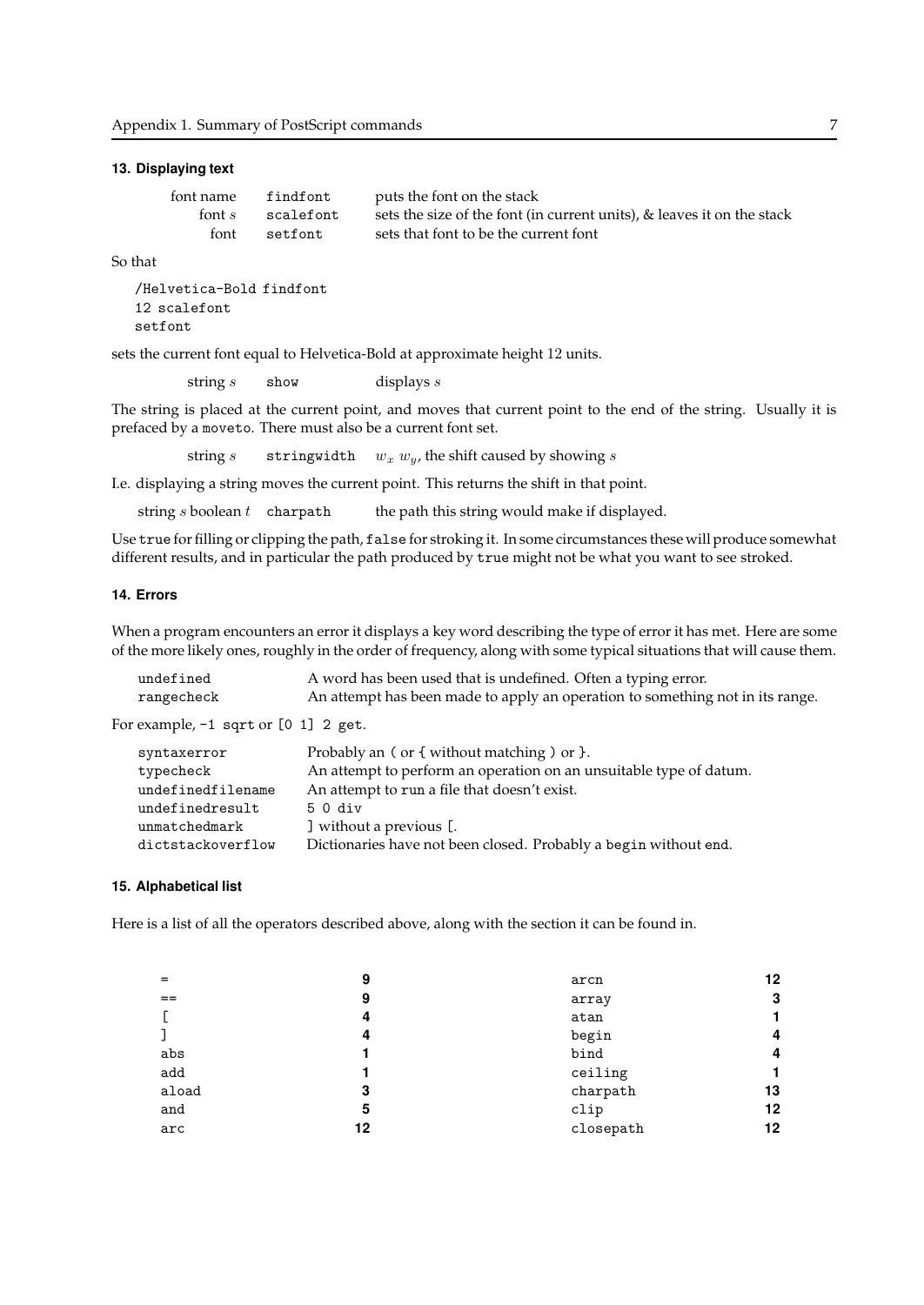| concat            | 11                      | mod          | 1                |
|-------------------|-------------------------|--------------|------------------|
| concatmatrix      | 11                      | moveto       | 12               |
| copy              | $\mathbf{2}$            | mul          | 1                |
| cos               | 1                       | ne           | 5                |
| currentlinewidth  | 10                      | neg          | 1                |
| currentmatrix     | 11                      | newpath      | 12               |
| currentpoint      | 12                      | not          | 5                |
| curveto           | 12                      | or           | 5                |
| cvi               | 6                       | pathforall   | 6                |
| cvs               | 6                       | pathbbox     | 12               |
| def               | 4                       | pop          | $\boldsymbol{2}$ |
| defaultmatrix     | 11                      | print        | 9                |
| dict              | 4                       | pstack       | 9                |
| dictstackoverflow | 14                      | put          | 3                |
| div               | 1                       | quit         | 6                |
| dtransform        | 11                      | rand         | 1                |
| dup               | $\overline{\mathbf{c}}$ | rangecheck   | 14               |
| end               | 4                       | rcurveto     | 12               |
| eq                | 5                       | repeat       | 6                |
| exch              | $\mathbf 2$             | restore      | 8                |
| exec              | 8                       | rlineto      | 12               |
| exit              | 6                       | rmoveto      | 12               |
| exp               | 1                       | roll         | $\mathbf{2}$     |
| false             | 5                       | rotate       | 11               |
| fill              | 12                      | round        | 1                |
| findfont          | 13                      | run          | 7                |
| floor             | 1                       | save         | 8                |
| for               | 6                       | scale        | 11               |
| forall            | 6                       | scalefont    | 13               |
| ge                | 5                       | setdash      | 10               |
| get               | 3                       | setfont      | 13               |
| getinterval       | 3                       | setgray      | 10               |
| grestore          | 10                      | setlinecap   | 10               |
| gsave             | 10                      | setlinejoin  | 10               |
| gt                | 5                       | setlinewidth | 10               |
| identmatrix       | 11                      | setmatrix    | 11               |
| idiv              | 1                       | setrgbcolor  | 10               |
| idtransform       | 11                      | shfill       | 12               |
| if                | 5                       | show         | 13               |
| ifelse            | 5                       | showpage     | 8                |
| index             | $\overline{2}$          | sin          | 1                |
| invertmatrix      | 11                      | sqrt         | 1                |
| itransform        | 11                      | stack        | 9                |
| le                | 5                       | stringwidth  | 13               |
| length            | 3                       | stroke       | 12               |
| lineto            | 12                      | strokepath   | 12               |
| ln                | 1                       | sub          | $\mathbf{1}$     |
| load              | 8                       | syntaxerror  | 14               |
| log               | 1                       | transform    | 11               |
| loop              | 6                       | translate    | 11               |
| 1 <sub>t</sub>    | 5                       | true         | 5                |
| matrix            | 11                      | truncate     | $\mathbf{1}$     |